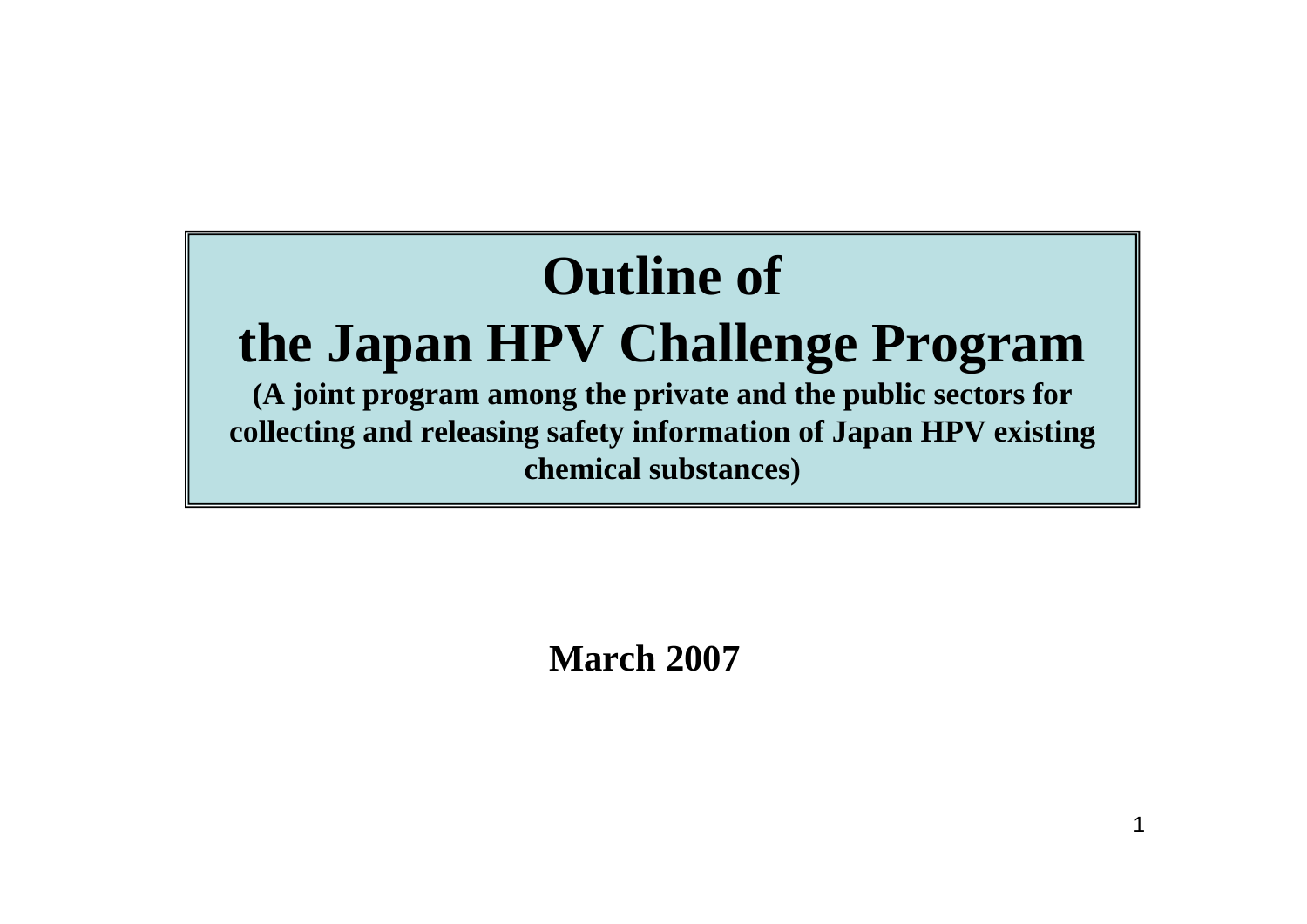## **I-1. Japan's Chemical Substances Control Law**

- { **The Chemical Substances Control Law (CSCL:** *kashinhou* **)** was enacted in Japan in 1973.
- { In 1972, MITI made "MITI Inventory" consisting of about 20,000 chemicals that had been already manufactured or imported before CSCL was issued in Japan.
- { "New Chemicals" are not listed in MITI Inventory. Prenotification is necessary for manufacturing/import of "New Chemicals" in Japan.
- { Three Ministries are in charge of enforcement of CSCL.
	- Ministry of Health, Labour and Welfare (MHLW)
	- Ministry of Economy, Trade and Industry (METI)
	- Ministry of the Environment (MOE)
	- No role of local governments under CSCL)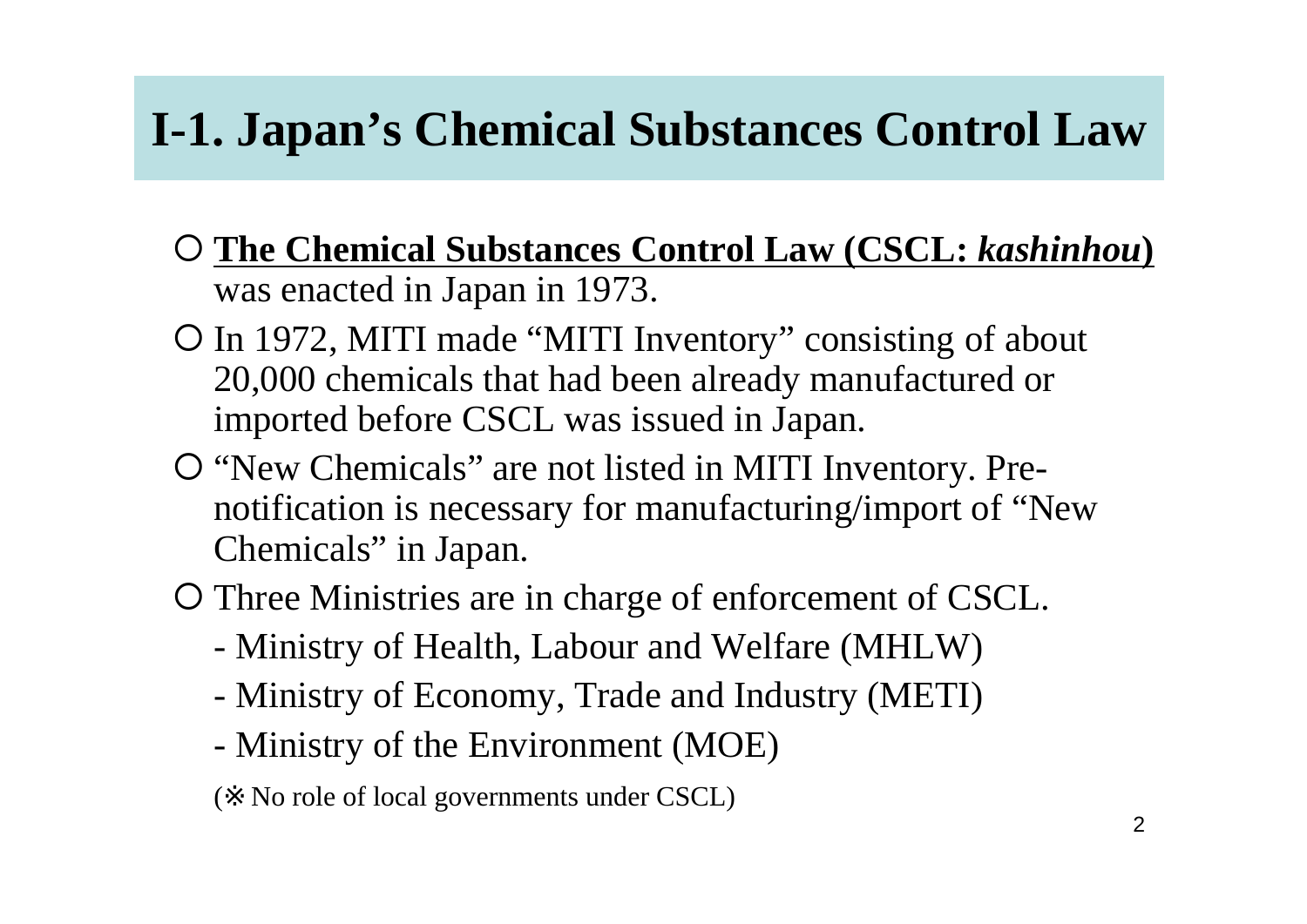## **I-2. Existing Chemicals under CSCL**

#### **CSCL was enacted in 1973.**

 $\triangleright$  The Diet passed an additional resolution that the government would assess the safety of existing chemical substances.

**(Role sharing among the government and the industry when CSCL was started )**

|                           | Collecting data (test) | Assessment |  |  |
|---------------------------|------------------------|------------|--|--|
| <b>New Chemicals</b>      | Industry               | Government |  |  |
| <b>Existing Chemicals</b> | Government             | Government |  |  |
| Problem !!                |                        |            |  |  |

- 1. Since there are huge number of existing chemicals, collecting data (test) by only the government was not advanced rapidly.
- 2. At the same time, companies can manufacture and import high volumes of existing chemicals without pre-notification.  $\rightarrow$  Concern about safety of HPV arose.

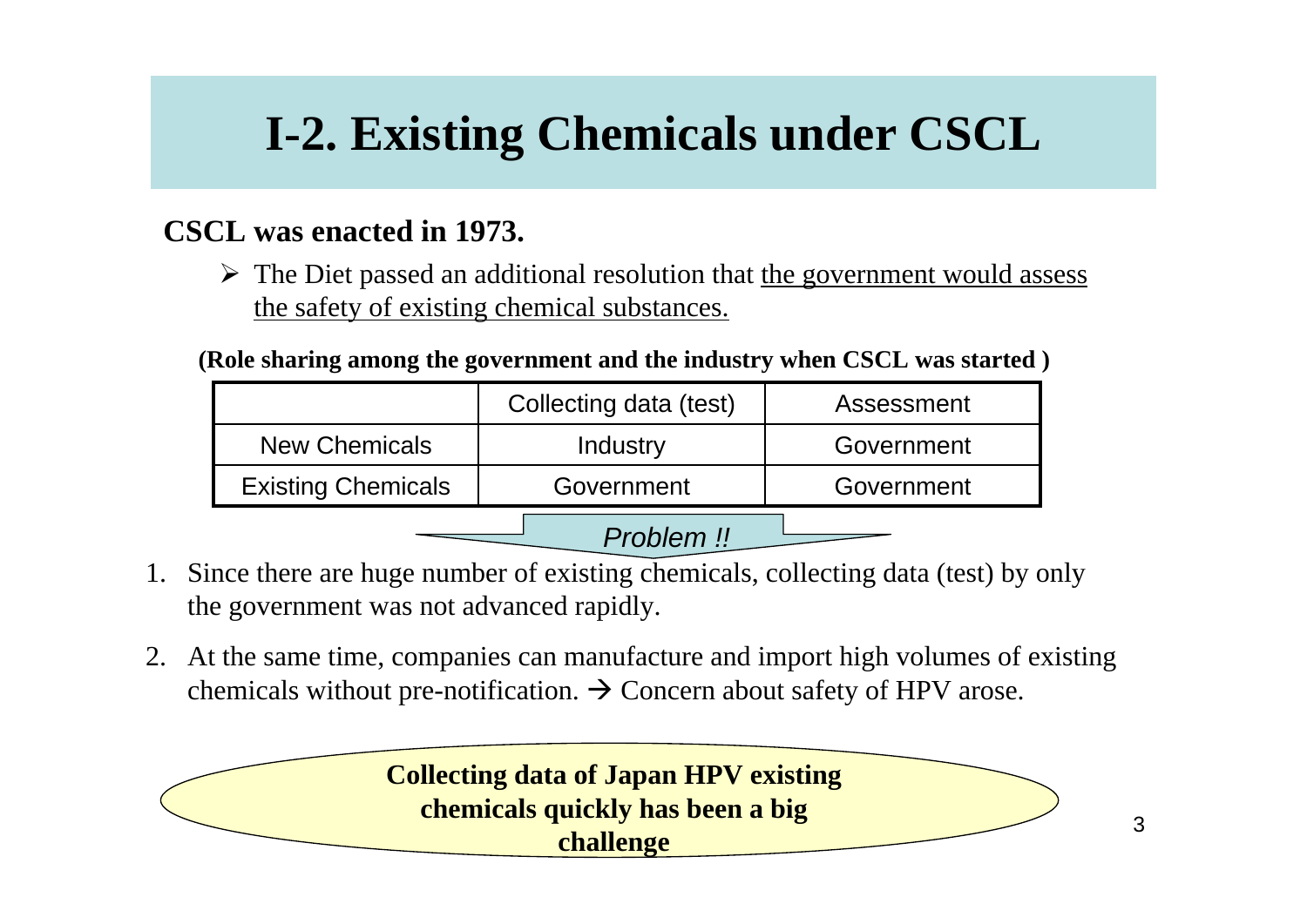# **I-3. History before the Program was launched**

- 9 **Worldwide approaches to existing chemicals were advanced in the 1990s**.
	- ¾ Global cooperation, led by OECD since 1992. (**Japan has been contributing as well** )
	- ¾ The US started "The US HPV Challenge Program" in 1998.

#### 9 **CSCL was revised in 2003.**

- $\triangleright$  The joint council involved with the industrial circle proposed that the safety assessment of existing chemicals be conducted jointly by both the public and private sectors.
- ¾ The Diet passed an **additional resolution** that the public and private sectors should jointly promote systematic collection of data on existing chemical substances.

#### 9 **"Japan HPV Challenge Program" was launched in 2005.**

 $\triangleright$  The new framework to gather safety information of existing chemicals under **cooperation between the private and public sectors** was started.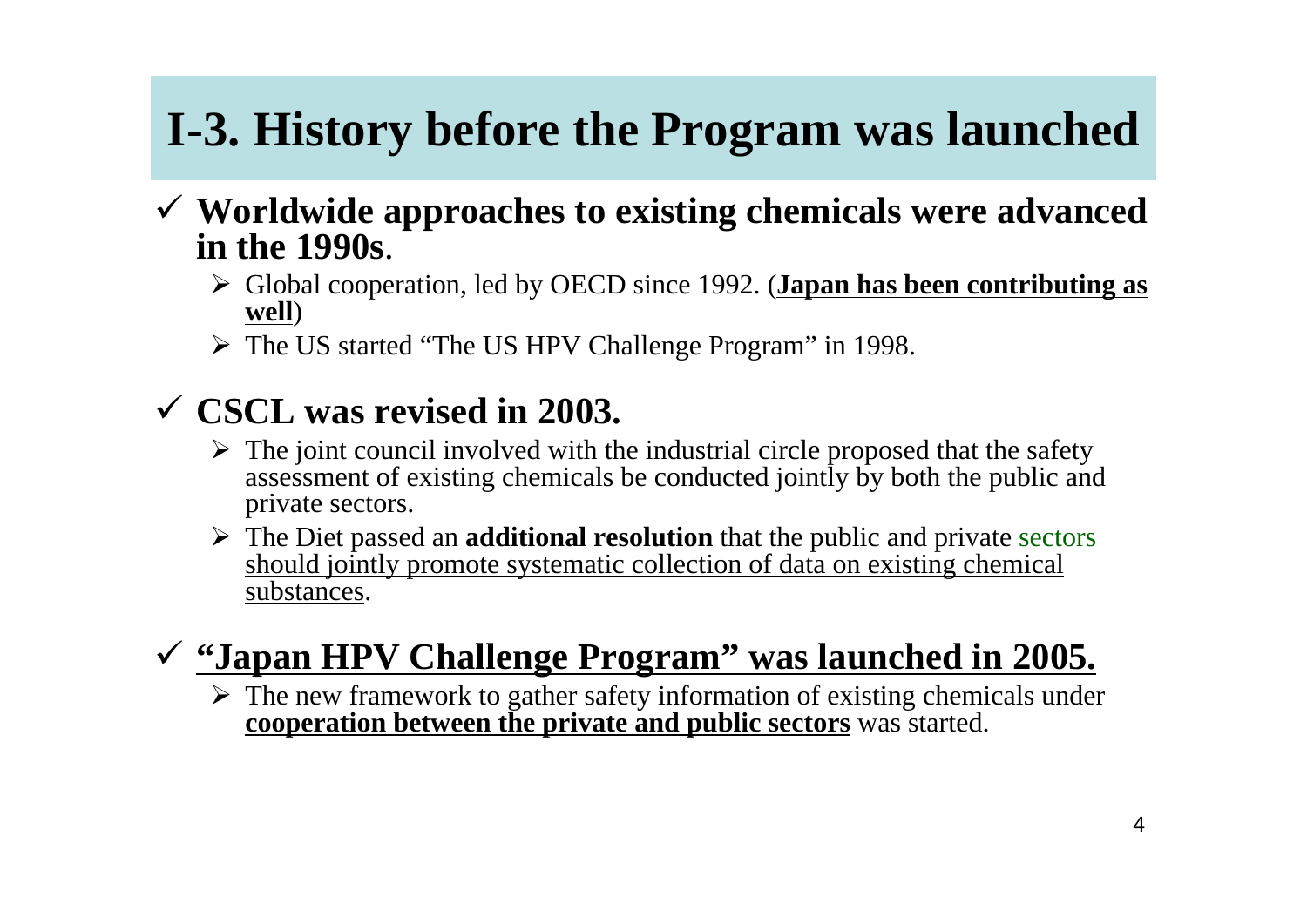### **II-1. Two features of the Program**

#### **US HPV Challenge Program is the model of Japan HPV Challenge Program.**

#### *Two features;*

- **1. Voluntary program** under cooperation between the private and public sectors
	- ¾ Safety data of high priority (HPV) existing chemicals are collected voluntary by Sponsor companies (private sector).

#### **2. Releasing data through web sites**

- ¾The collected safety information will be publicly available.
- $\blacktriangleright$  It can be utilized for the self-management systems by companies, risk assessment by researchers, and chemicals management policies by the government.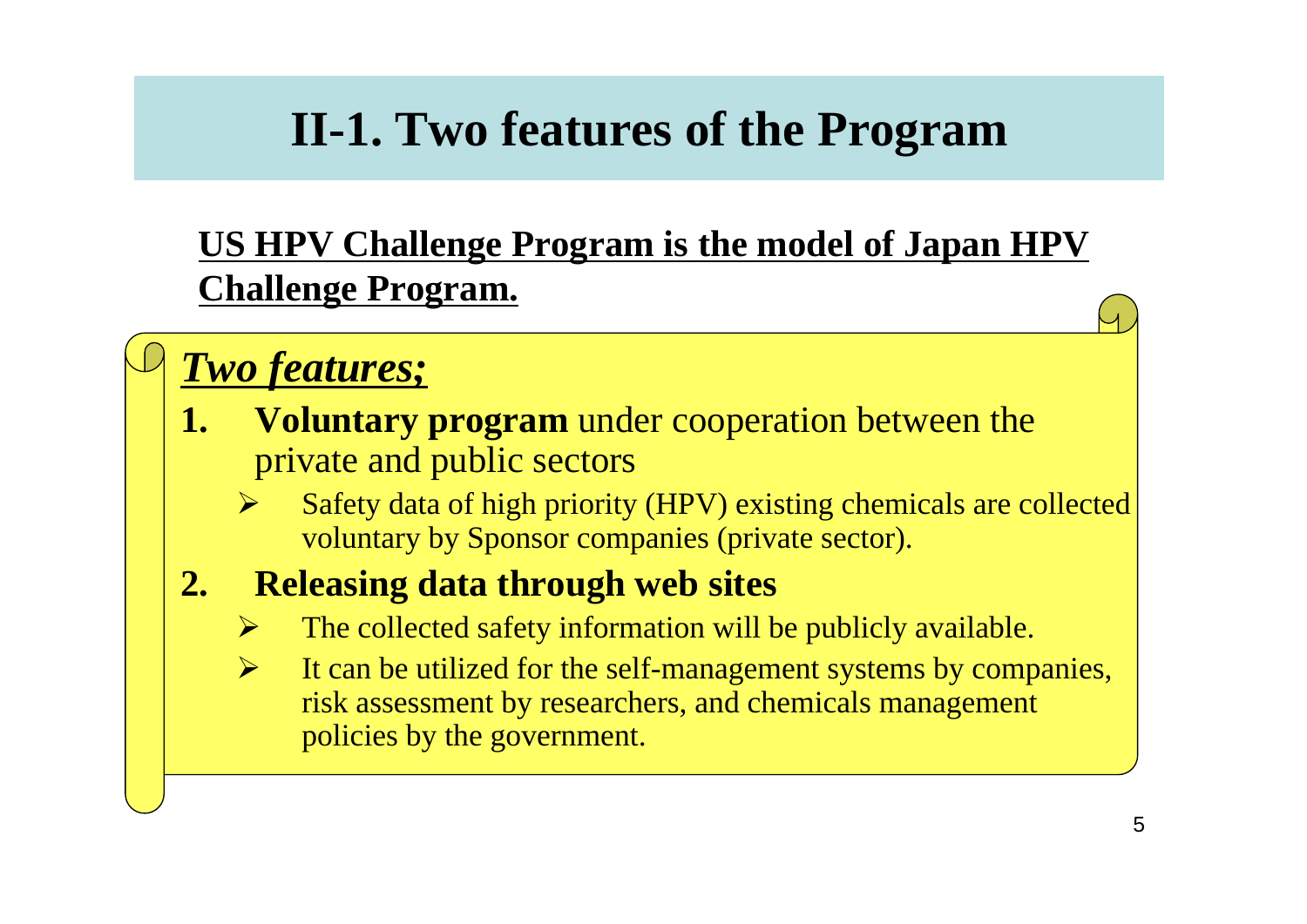### **II-2. High Priority Chemicals (Target)**

- $\checkmark$  Definition of High Priority Chemicals (Target: Japan HPV)
	- Organic chemicals (except for Polymers)
	- Identify chemical substances based on the CAS number. (not Japan's CSCL number)
	- $HPV \rightarrow$  over total 1,000 tons per year (in Japan)
	- ¾ Based on METI's **"survey of import/manufacturing volume of chemical substances in 2001"**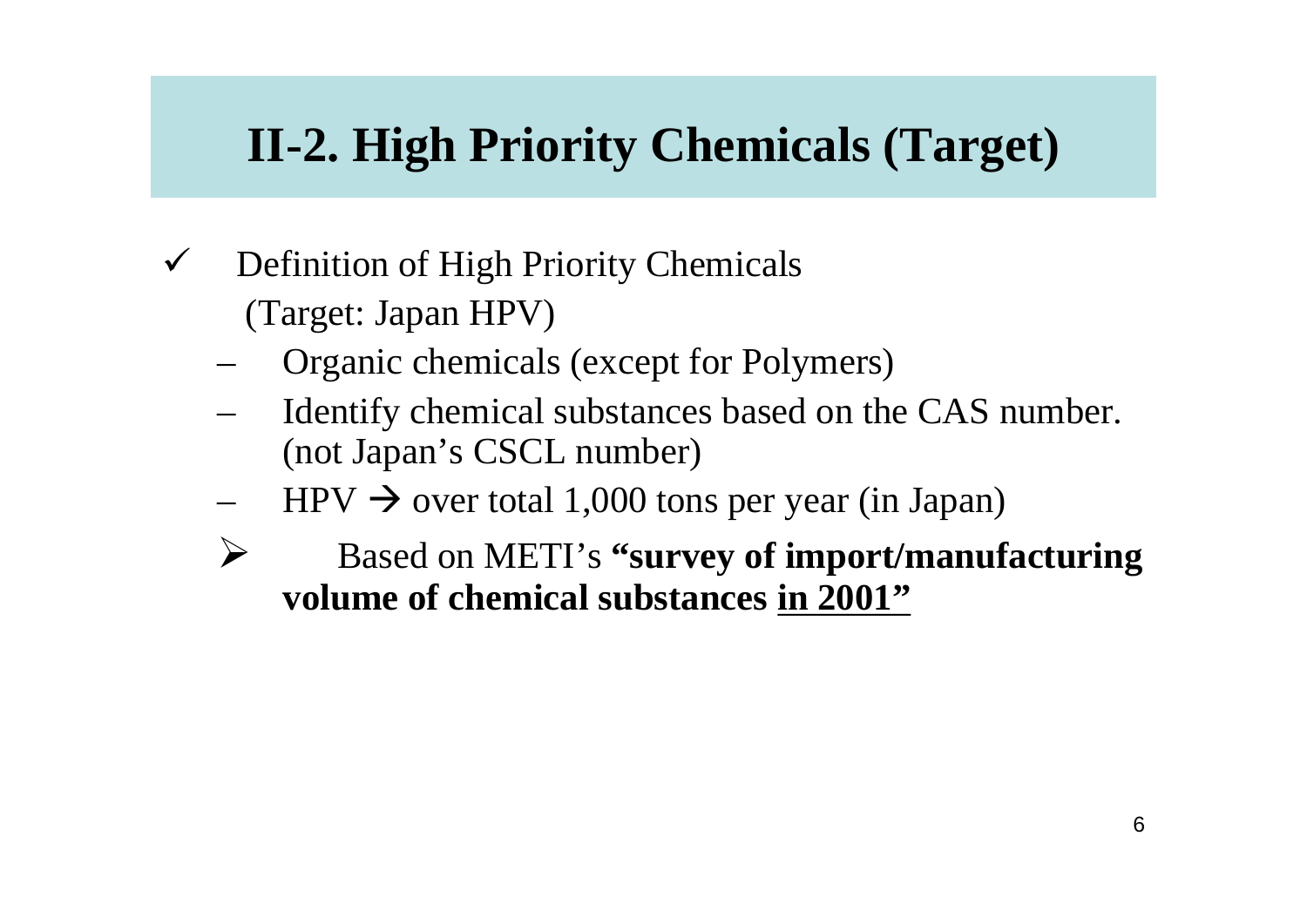## **II-3. Core Target**

- $\checkmark$  The government posted a list of high priority chemicals (Japan HPV: *total 652 substances*). ("http://www.meti.go.jp/policy/chemical\_management/kasinhou/kizonpro/challenge/list.pdf ")
- $\checkmark$  Categorized those target chemicals into three types: **Type 1: Collection finished** (through OECD HPV or US HPV Program), **Type 2: Data to be collected** (through OECD or US Program)

**Type 3: Data not to be collected**

 $\checkmark$  The type 3 is the **core target** of Japan's program. The Japanese government asked private firms to become voluntary "Sponsors" that will gather information of Core target chemicals and make a robust summary.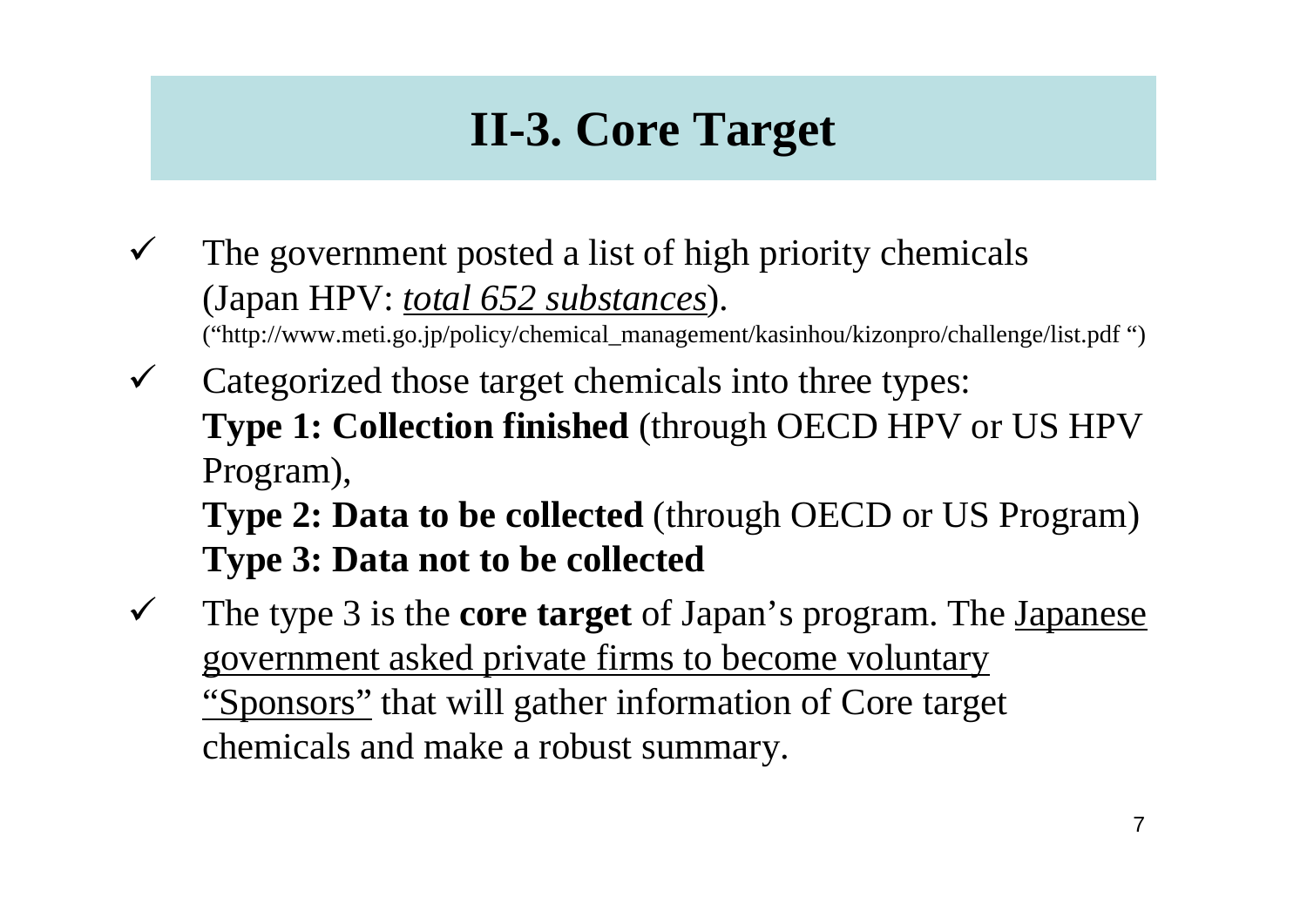### **II-4. Why over 1,000 tons?**

9**OECD HPV definition: Over 1,000 tons per year**

9**About 50 % of chemical substances produced and imported total over 1,000 tons a year are detected in environmental monitoring.**

*The more produced, the more important for Japanese society!*



Relationships between production volume and the amount detected 8 in **environmental monitoring** by Ministry of the Environment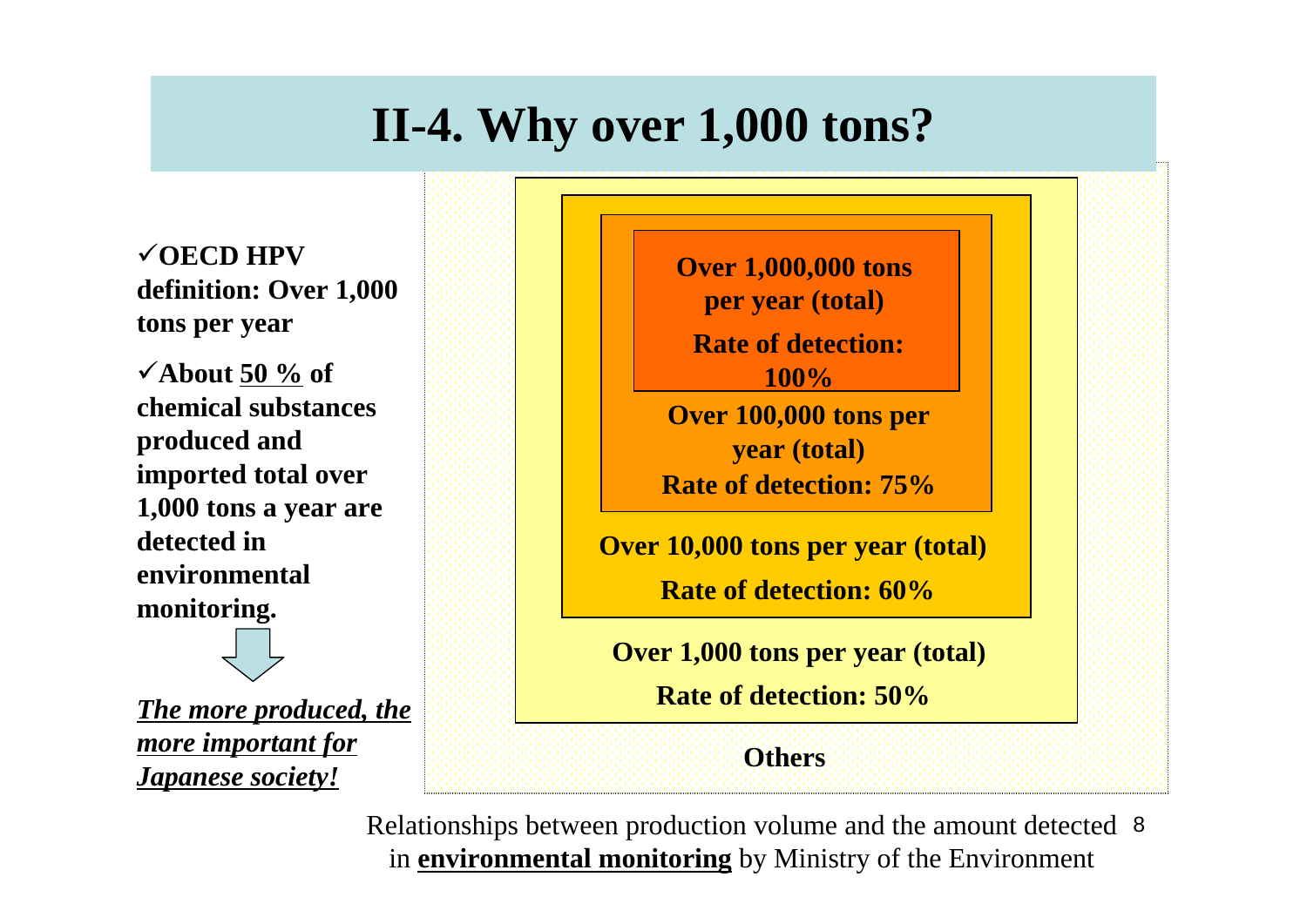#### **II-5. Total image of the Target chemicals**

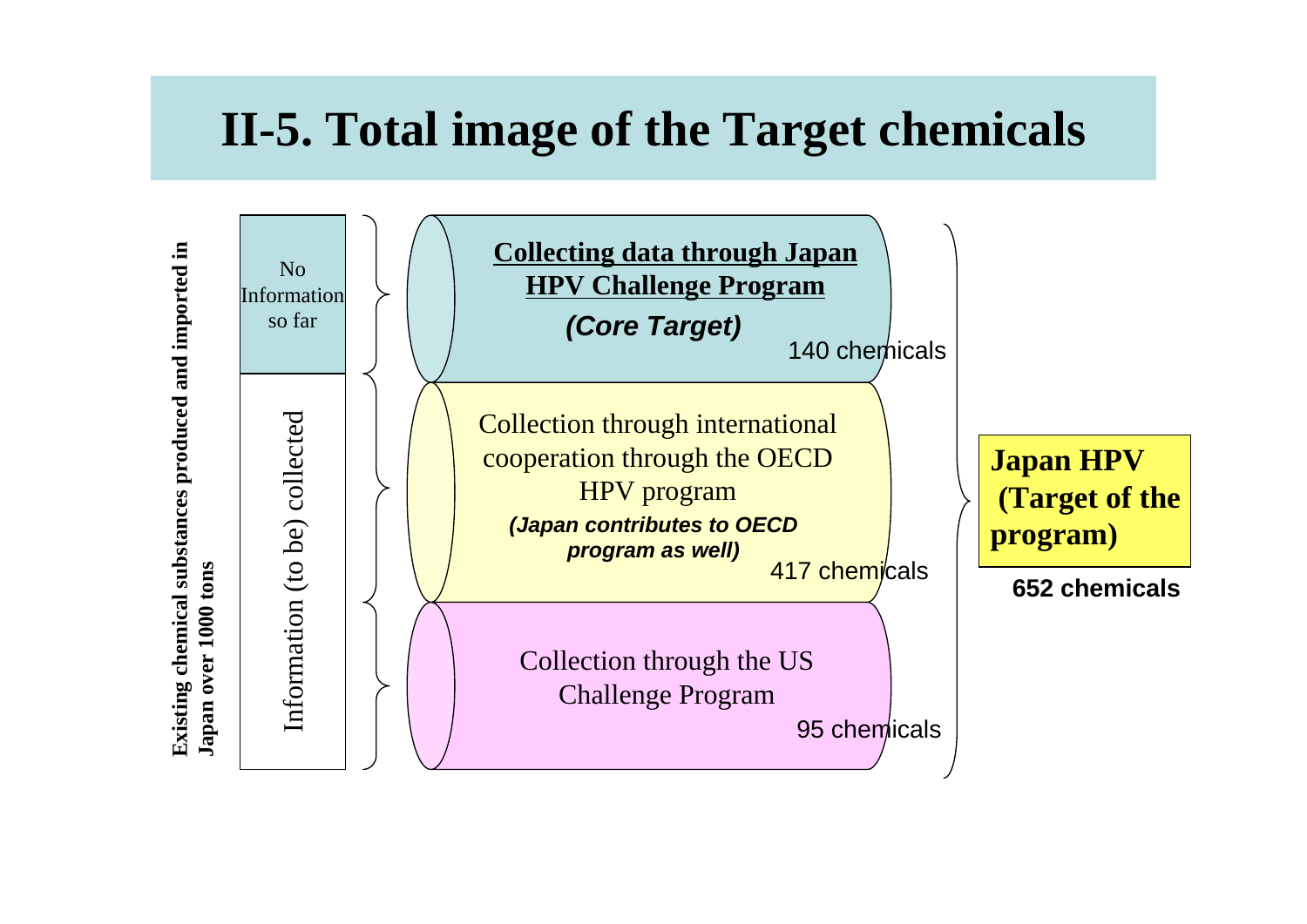### **II-6. Data format**

#### **Screening Information Data Set (SIDS):**

- ¾ **Physicochemical properties**: Melting point, Boiling point, Relative density, Vapor pressure, Partition coefficient, Water solubility, Dissociation constant
- $\blacktriangleright$  **Environmental fate and Pathways**: Photodegradability, Stability in water, Biodegradability, Transmigration and distribution
- $\blacktriangleright$ **Ecotoxicity Tests:** Acute toxicity to fish, Acute toxicity to aquatic invertebrates, Toxicity to aquatic plants
- $\blacktriangleright$  **Human Health Effects**: Acute toxicity, Repeated dose toxicity, Genetic Toxicity (effects on the gene and chromosome), Reproductive toxicity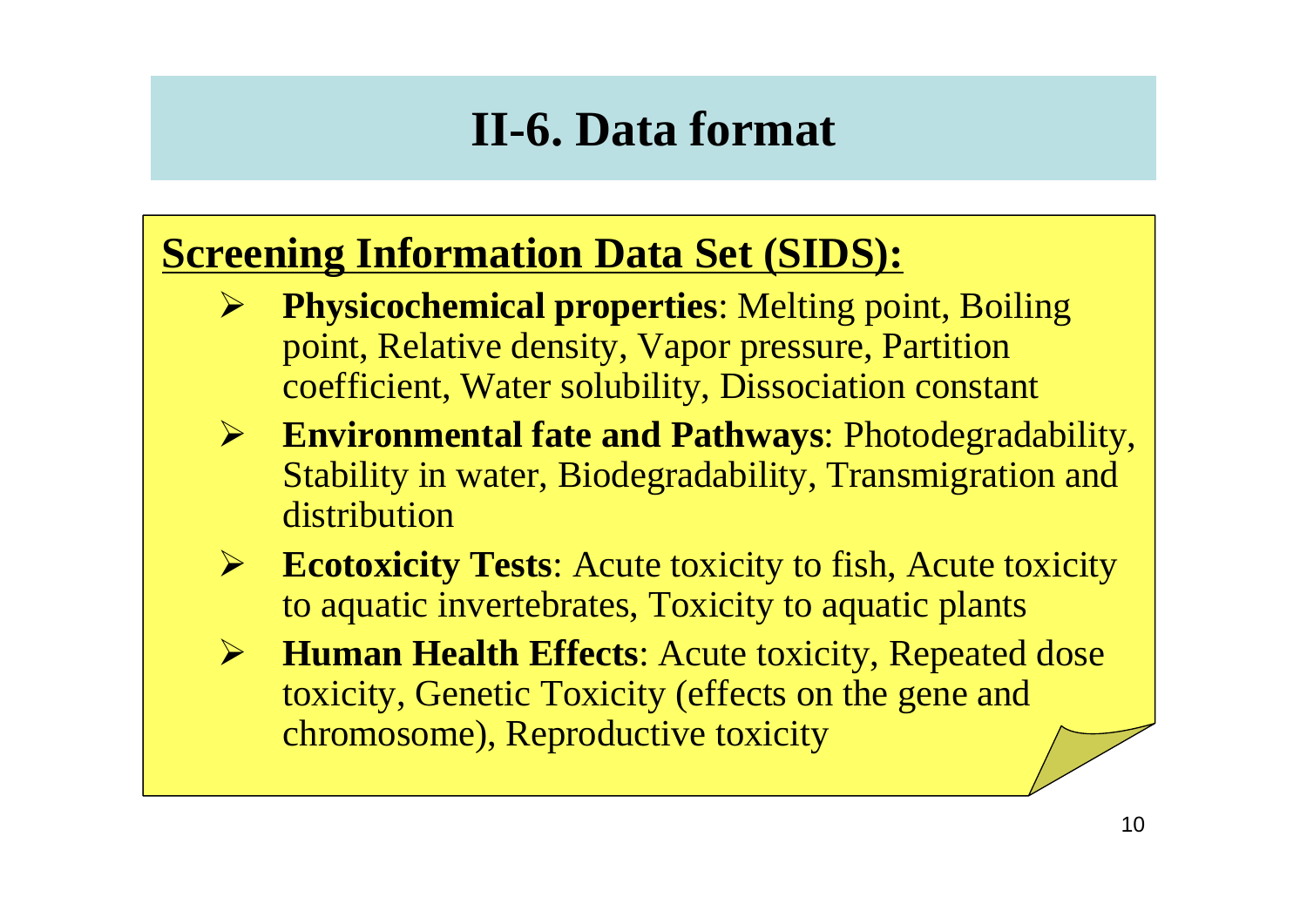### **III-1. Role of the government**

- 1. Administer the program (selecting target chemicals, disclose progress of the program, secretariat of the promotional committee, etc.)
- 2. Establish web site to release the collected data publicly
- 3. Check the reliability of data submitted by the Sponsor (METI: Physicochemical properties, Environmental fate and Pathways, MOE: Ecotoxicity Tests, MHLW: Human Health Effects)

Keep getting data of existing chemicals that are manufactured and imported less than total 1,000 tons per year

|  |  | (Role sharing among three Ministries in terms of collecting data of non-HPV existing chemicals) |  |
|--|--|-------------------------------------------------------------------------------------------------|--|
|--|--|-------------------------------------------------------------------------------------------------|--|

| METI        | <b>Biodegradation, Bioaccumulation, Physicochemical properties</b>                                    |
|-------------|-------------------------------------------------------------------------------------------------------|
| <b>MOE</b>  | Acute toxicity to fish, Acute toxicity to aquatic invertebrates,<br><b>Toxicity to aquatic plants</b> |
| <b>MHLW</b> | Repeated dose toxicity, Genetic Toxicity (effects on the gene<br>and chromosome)                      |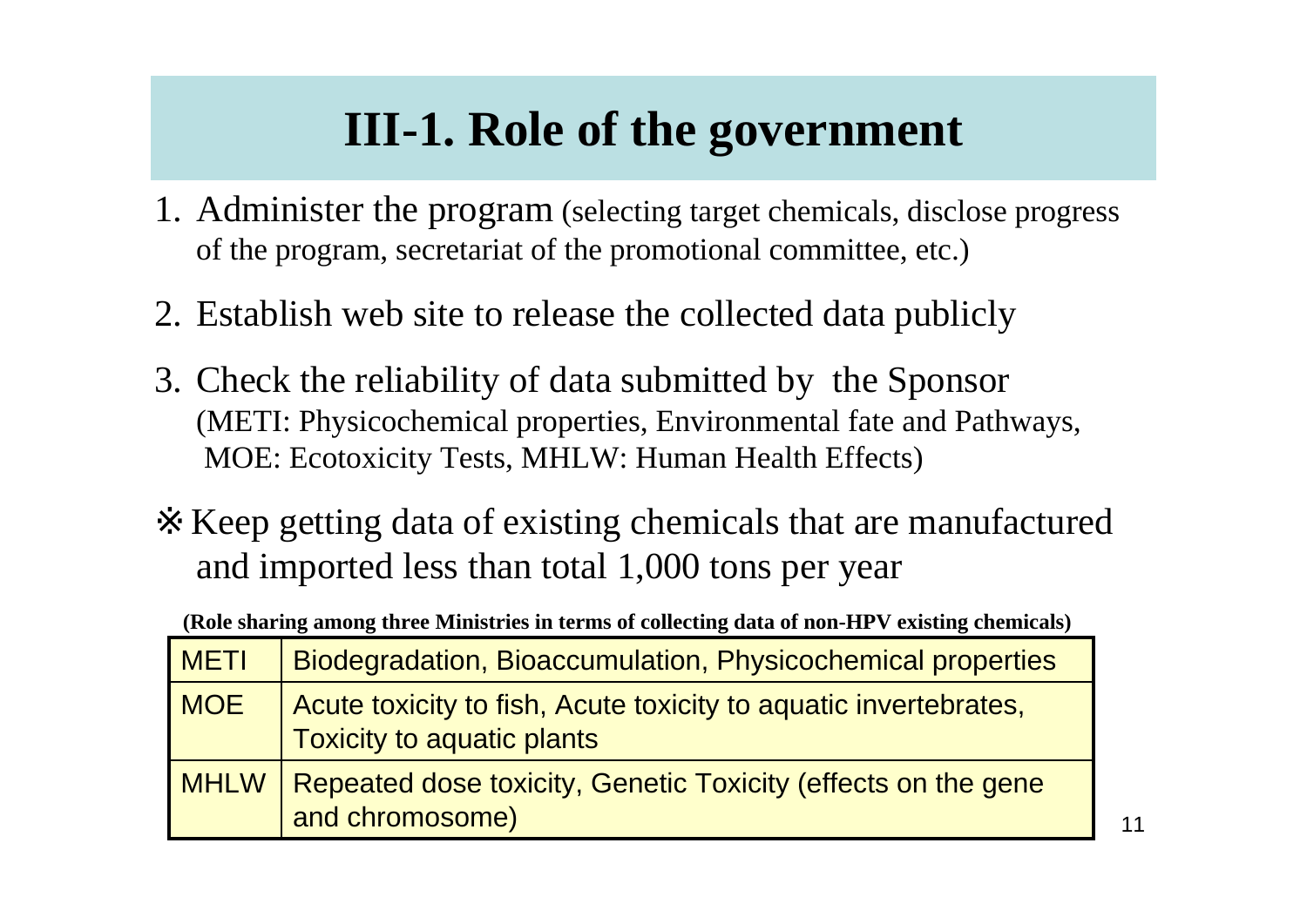# **III-2. Role of the Private firms**

**Companies or Consortia (Sponsor)** will collect data of "Core" Target" – *Sponsorship is not requirement under the law*

1. Identify the target chemicals -Japan HPV target list does not change, meaning that Japan's program does not have "no longer HPV" scheme.

They can use "Category approach" like US HPV Program

- 2. Submit **registration letter** to the government
- 3. Submit **test plans** to the government
- 4. Make test if necessary and submit **Robust Summary** to the gov**.**

**Japan Chemical Industry Association (JCIA)** plays an important role to facilitate Sponsorship.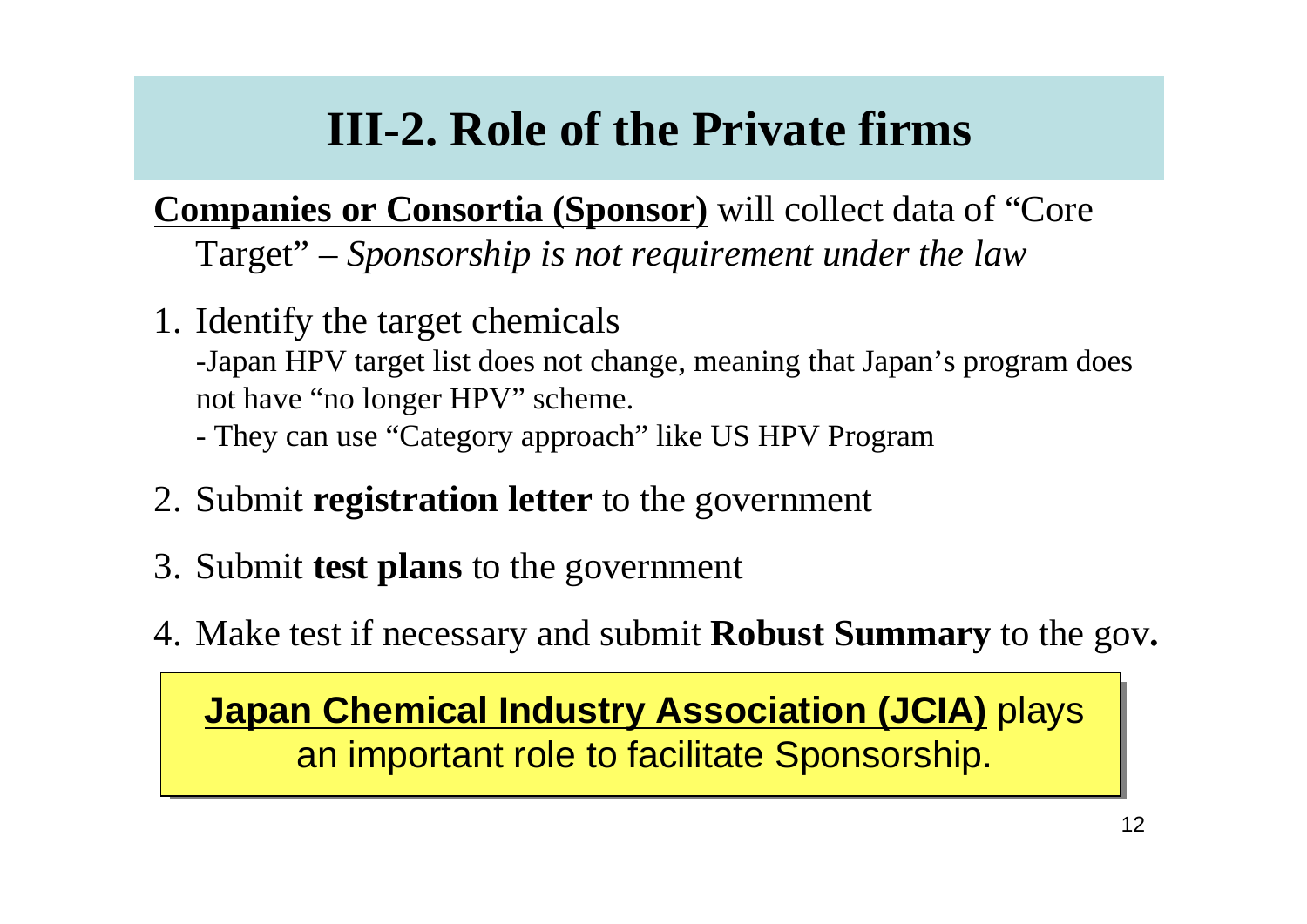#### **III-3. Flow of the Program (1)**

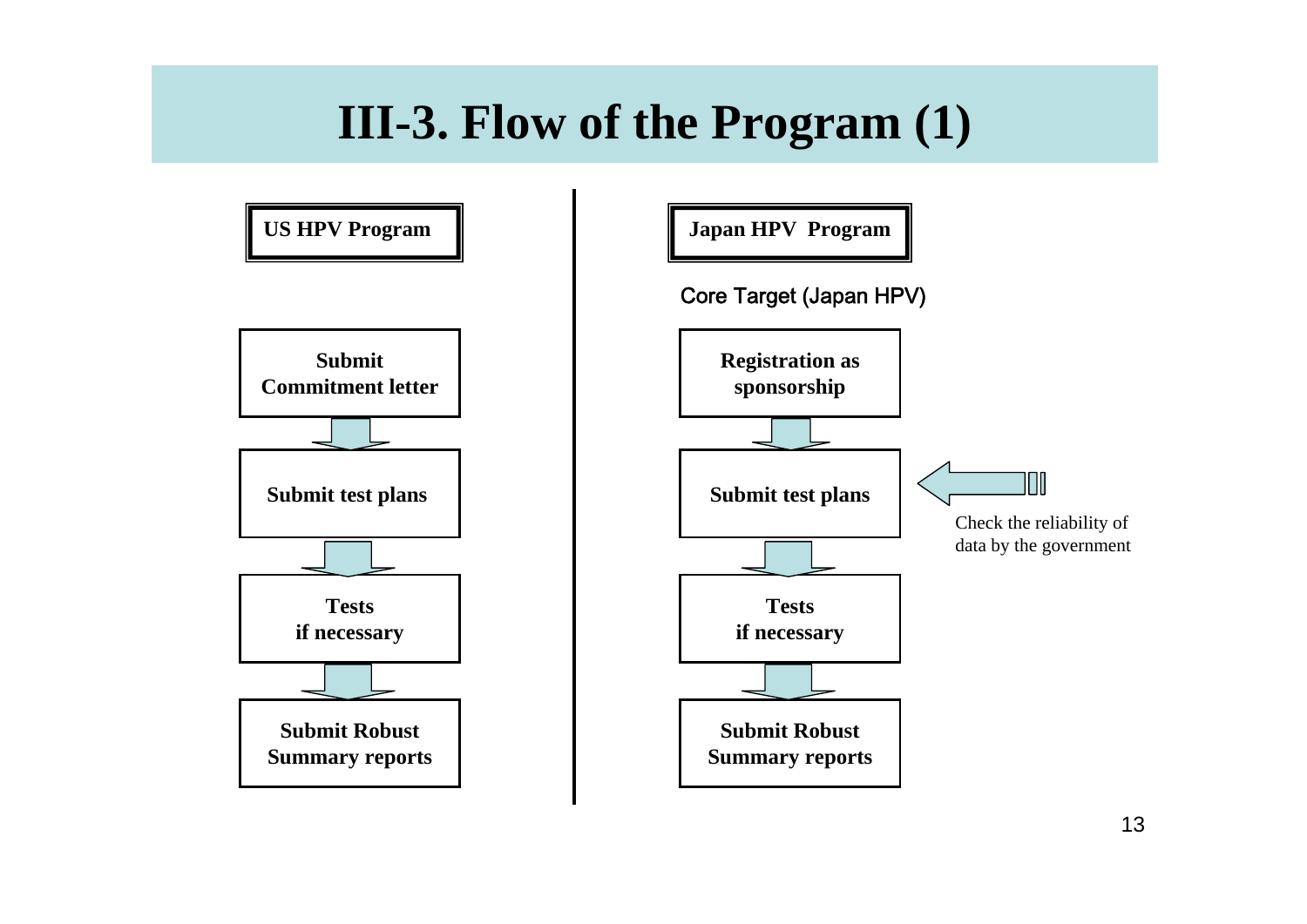#### **III-4. Flow of the Program** (2)

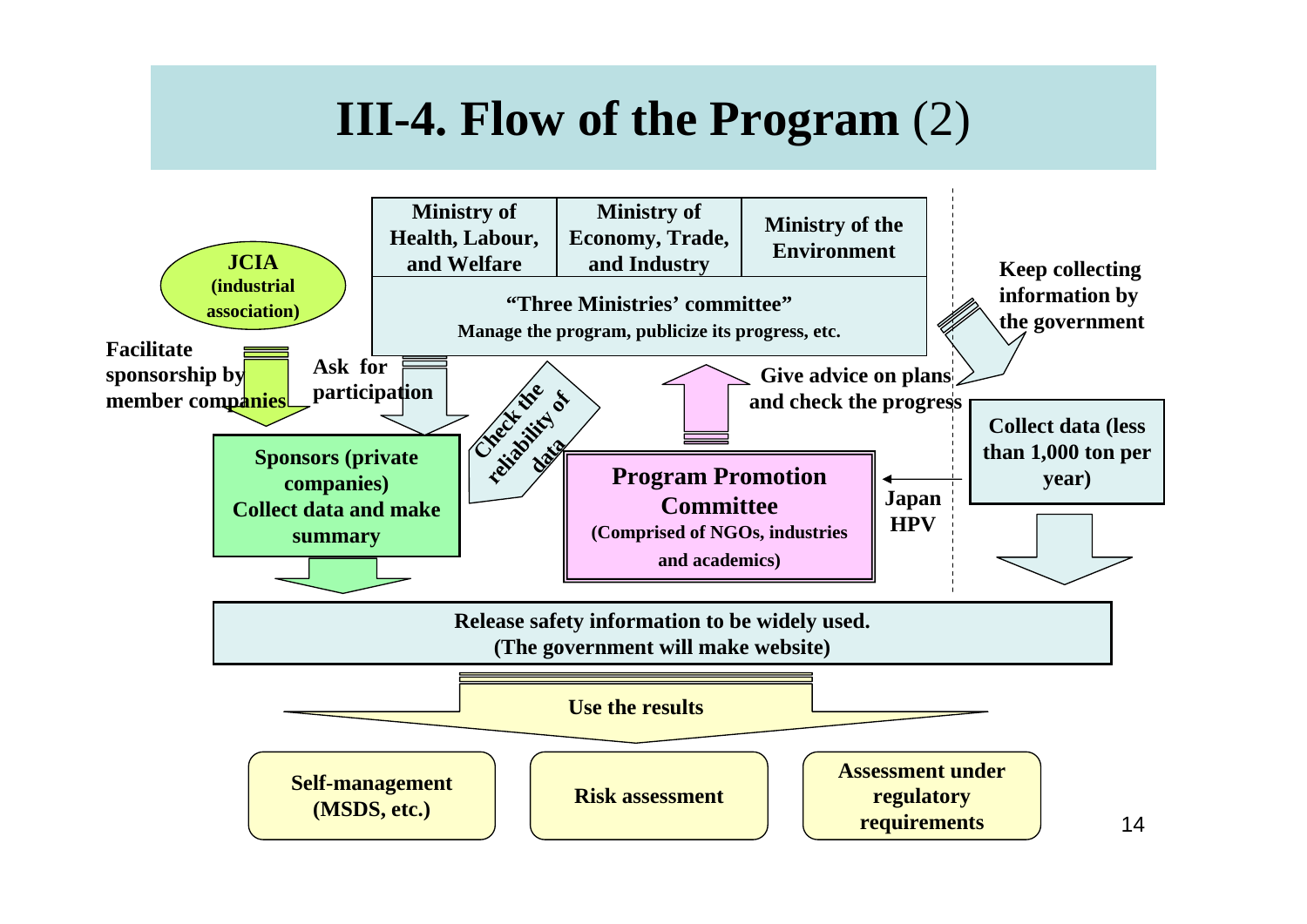## **VI-1. Current Situation**

(as of Nov. 2006)

- • 62 companies and 3 associations has already joined the program as "Sponsors"
- •12 Consortiums has been formulated.
- •<u>77 substances</u> (of 140) has been already sponsored.
- • Sponsor companies are making test plan now. (No data publicly available yet)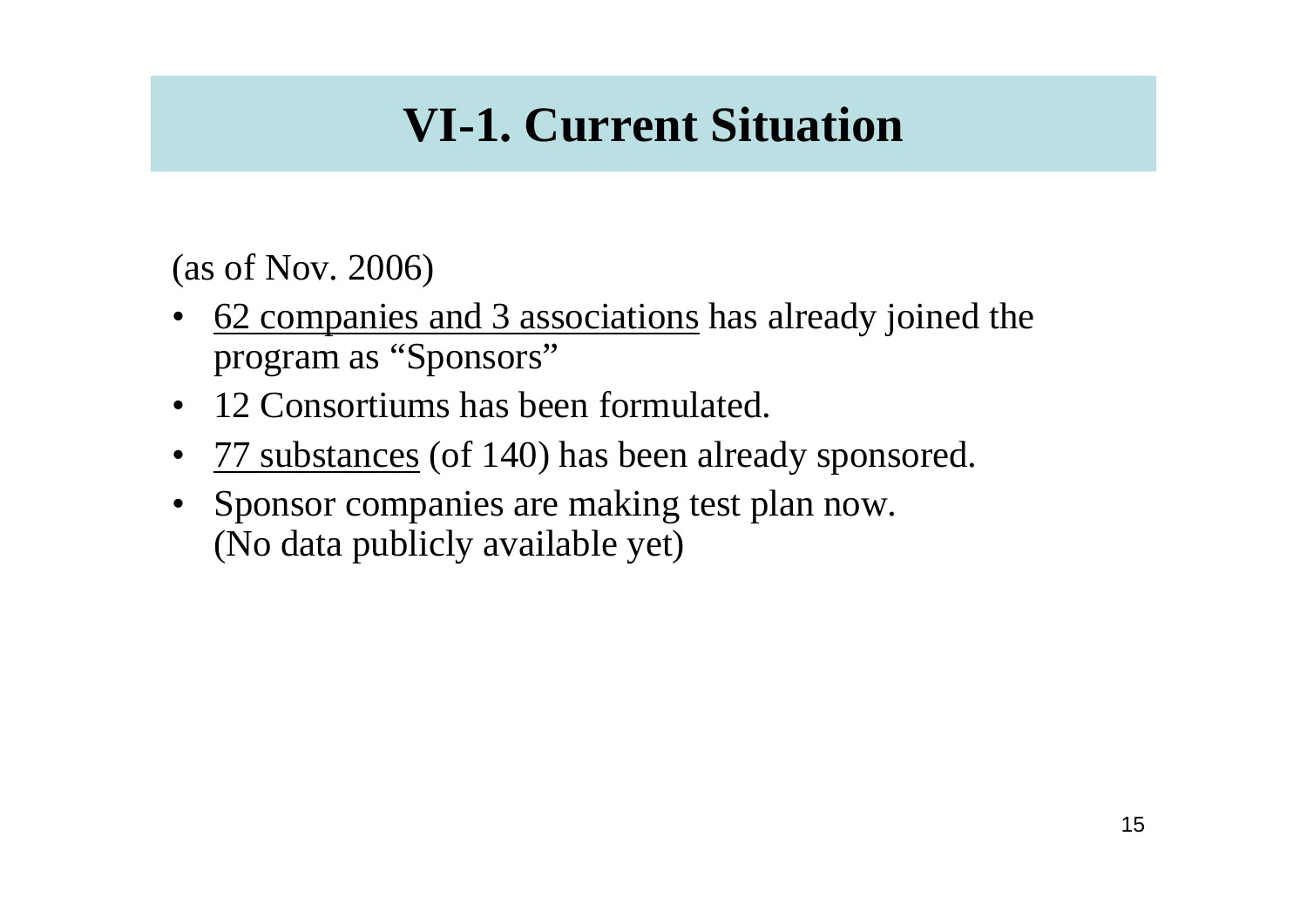|                          | The list of Sponsored companies (as of Nov. 2006)                                                                                                                                                                                                                                                                                                                                                                                                                                                                                                                                                                                                                                                                                                                                                                                                                                                                                                                                                                                                                                                                       |  |
|--------------------------|-------------------------------------------------------------------------------------------------------------------------------------------------------------------------------------------------------------------------------------------------------------------------------------------------------------------------------------------------------------------------------------------------------------------------------------------------------------------------------------------------------------------------------------------------------------------------------------------------------------------------------------------------------------------------------------------------------------------------------------------------------------------------------------------------------------------------------------------------------------------------------------------------------------------------------------------------------------------------------------------------------------------------------------------------------------------------------------------------------------------------|--|
| # of Sponsored Chemicals | Name of Sponsored Company / Organization                                                                                                                                                                                                                                                                                                                                                                                                                                                                                                                                                                                                                                                                                                                                                                                                                                                                                                                                                                                                                                                                                |  |
| 8                        | <b>KAO CORPORATION</b>                                                                                                                                                                                                                                                                                                                                                                                                                                                                                                                                                                                                                                                                                                                                                                                                                                                                                                                                                                                                                                                                                                  |  |
| 6                        | <b>SHOWA DENKO K.K.</b>                                                                                                                                                                                                                                                                                                                                                                                                                                                                                                                                                                                                                                                                                                                                                                                                                                                                                                                                                                                                                                                                                                 |  |
| 5                        | <b>NOF CORPORATION, Mitsubishi Corporation,</b><br><b>Japan Crop Protection Association,</b>                                                                                                                                                                                                                                                                                                                                                                                                                                                                                                                                                                                                                                                                                                                                                                                                                                                                                                                                                                                                                            |  |
| 4                        | Sanyo Chemical Industries, Ltd., DAICEL CHEMICAL INDUSTRIES, LTD.,<br>Dainippon Ink and Chemicals Incorporated, NIPPON NYUKAZAI CO., LTD., Mitsui<br><b>Chemical Co., Ltd.,</b>                                                                                                                                                                                                                                                                                                                                                                                                                                                                                                                                                                                                                                                                                                                                                                                                                                                                                                                                         |  |
| $\mathbf{3}$             | ASAHI GLASS CO., LTD., ADEKA CORPORATION, Kawaken Fine Chemicals Co.,<br>Ltd., NIPPON FINE CHEMICAL CO., LTD., Mitsubishi Gas Chemical Company. Inc.,<br>YUKI GOSEI KOGYO co., Itd., DAIHACHI CHEMICAL INDUSTRY CO., LTD.,                                                                                                                                                                                                                                                                                                                                                                                                                                                                                                                                                                                                                                                                                                                                                                                                                                                                                              |  |
| $\overline{2}$           | UBE INDUSTRIES. LTD., HONSHU CHEMICAL INDUSTRIES. CO., LTD., MITSUI &<br>CO., LTD., MITSUBISHI RAYON CO., LTD., LION CORPORATION,                                                                                                                                                                                                                                                                                                                                                                                                                                                                                                                                                                                                                                                                                                                                                                                                                                                                                                                                                                                       |  |
|                          | Asahi Kasei Corporation, Arimoto Chemical Co., Ltd., ALBEMARLE JAPAN CORPORATION, API<br>Corporation, Du Pont-MGC Co., Ltd., Orient Chemical Industries, Ltd., Kao-Quaker Co.,<br>KAWASAKI KASEI CHEMICALS LTD., KYOWA HAKKO CHEMICALS CO., LTD., Clariant Japan<br>K.K., KURARAY CO., LTD., Chemtura Japan Limited., CHEMICAL KASEI KAISHA, LTD., Goi<br>Chemical Co., Ltd., KONISHI CHEMICAL IND. CO., LTD., SANSUI SHIKISO KOGYO CO., LTD.,<br>SANYO COLOR WORKS, LTD., SHIPRO KASEI KAISHA, LTD., JOHOKU CHEMICAL CO., LTD.,<br>New Japan Chemical Co., Ltd., SUMIKA COLOR CO., LTD., Dainichiseika Color & Chemicals Mfg.<br>Co. Ltd., Ciba Specialty Chemicals, TAYCA CORPORATION, DENKA, TOSOH, TOYO INK MFG<br>CO., LTD., Toray Industries, Ink, Nishiki Trading Co., Ltd., NIPPOH CHEMICALS CO., LTD.,<br>NIPPON SHOKUBAI CO., LTD., NIHON JYORYU KOGYO CO., LTD., ZEON CORPORATION,<br>NIPPON SODA CO., LTD., NOMA KAGAKU, MIKUNI COLOR, RIKEN VITAMIN CO., LTD., Rhodia<br>Japan, Ltd., WAKAYAMA SEIKA KOGYO CO., LTD., SILICONE industry Association of Japan,<br><b>Japan Scientific feeds Association</b> |  |